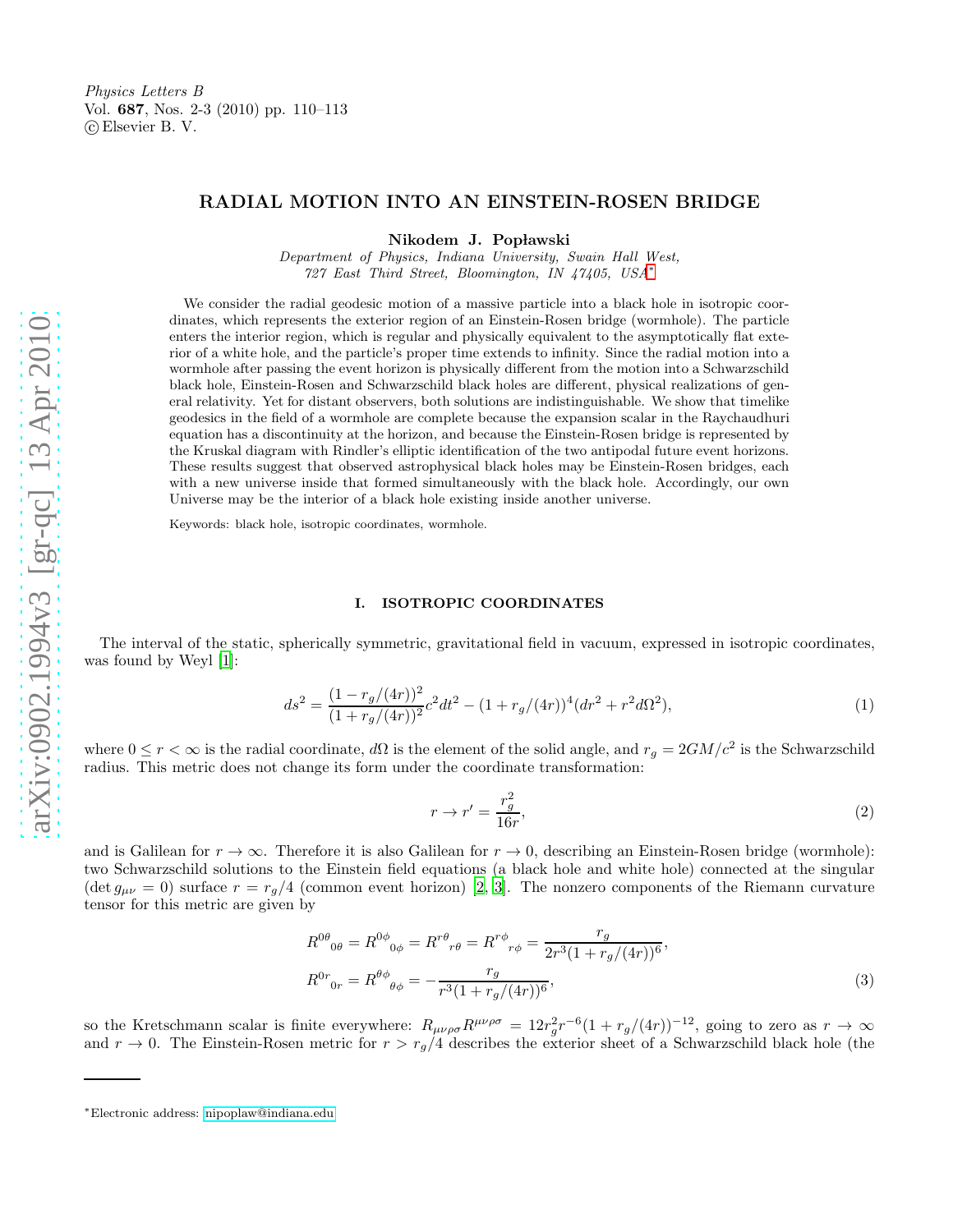transformation of the radial coordinate  $r \to r_S = r(1+r_g/(4r))^2$  brings the interval [\(1\)](#page-0-1) into the standard Schwarzschild form [\[4\]](#page-5-3)). The spacetime given by the metric [\(1\)](#page-0-1) for  $r < r_g/4$  is regarded by an observer at  $r > r_g/4$  as the interior of a black hole. Because of the invariance of the metric  $(1)$  under the transformation  $(2)$ , this interior is an image of the other exterior sheet. This situation is analogous to the method of image charges for spheres in electrostatics, where the interaction between an electric charge situated at a distance r from the center of a conducting sphere of radius  $R < r$  is equivalent to the interaction of the same charge with a charge of the opposite sign situated inside this sphere at a distance  $R^2/r$  from its center [\[5\]](#page-5-4). The radius R corresponds to the Schwarzschild surface in isotropic coordinates,  $r = r_q/4$ .

## II. RADIAL MOTION

Consider a massive particle moving radially in the gravitational field described by the metric [\(1\)](#page-0-1). For brevity, we use

$$
h = g_{00} = \frac{(1 - r_g/(4r))^2}{(1 + r_g/(4r))^2}, \quad f = -g_{rr} = (1 + r_g/(4r))^4.
$$
 (4)

The motion of the particle is given by the radial geodesic equations. If the particle is at rest at  $r = r_0$ , then these equations are

<span id="page-1-0"></span>
$$
\frac{dt}{d\tau} = u^0 = \sqrt{h_0}/h,\tag{5}
$$

$$
\frac{dr}{cd\tau} = u^r = \epsilon (h_0 h^{-1} f^{-1} - f^{-1})^{1/2},\tag{6}
$$

where  $\tau$  is the proper time of the particle,  $h_0 = h|_{r=r_0}$ , and  $\epsilon = -1$  (+1) for an infalling (outgoing) motion. Consider a particle falling into a black hole,  $\epsilon = -1$ . As  $r \to r_g/4$ , h goes to zero and  $f \to 16$ , so both  $u^0$  and  $u^r$  become infinite. Even if the initial motion were not purely radial, the components  $u^0$ ,  $u^r$  would still become infinite at  $r = r_g/4$ , with  $u^{\theta}$ ,  $u^{\phi}$  remaining finite. Therefore, each motion of a massive particle becomes effectively radial at the surface  $r = r_a/4.$ 

A distant observer situated in a nearly Galilean spacetime measures the velocity of the infalling particle as

<span id="page-1-1"></span>
$$
v_d = \frac{dr}{dt} = c \frac{u^r}{u^0} = -c \frac{(h_0 f^{-1} h - f^{-1} h^2)^{1/2}}{\sqrt{h_0}}.
$$
\n<sup>(7)</sup>

As  $r \to r_g/4$ ,  $v_d$  goes to zero. Writing  $r = r_g/4 + \xi$ , where  $0 < \xi \ll r_g$ , gives  $v_d \approx -c\xi/(2r_g)$  and thus  $r - r_g/4 \sim$  $\exp(-ct/(2r_g))$ , so the particle reaches the surface of a black hole  $r = r_g/4$  after an infinite time t. This surface is an event horizon for a distant observer, as it is for the standard Schwarzschild metric [\[6](#page-5-5)]. The proper time  $\Delta \tau$  of the particle for moving radially from  $r = r_0$  to  $r = r_q/4$  is finite, which can be shown by considering  $r_0 = r_q/4 + \xi$ :

$$
c\Delta \tau = \int_{r_g/4}^{r_g/4+\xi} dr/u^r \approx r_g. \tag{8}
$$

After reaching the surface  $r = r_g/4$ , the particle continues moving; its radial coordinate r decreases to  $r_1 = r_g^2/(16r_0) \approx$  $r_g/4-\xi$  (at which  $u^r=0$ ) in a proper time  $\Delta \tau = r_g/c$ . The radial motion of a massive particle (in terms of the proper time) in the spacetime [\(1\)](#page-0-1) for  $r \leq r_q/4$  is the image (in the sense of the method of image charges for spheres in electrostatics) of the particle's motion for  $r \geq r_q/4$ . Applying the transformation [\(2\)](#page-0-2) to Eqs. [\(5\)](#page-1-0) and [\(6\)](#page-1-0) in the region  $r \leq r_q/4$  gives

$$
\frac{dt}{d\tau} = \sqrt{h_0}/h,\tag{9}
$$

$$
\frac{dr'}{cd\tau} = -\epsilon (h_0 h^{-1} f^{-1} - f^{-1})^{1/2},\tag{10}
$$

where  $h = (1 - r_g/(4r'))^2/(1 + r_g/(4r'))^2$  and  $f = (1 + r_g/(4r'))^4$ . An infalling radial geodesic motion inside a black hole appears, in terms of the new radial coordinate r', as an outgoing motion from a white hole (the time reversal of a black hole).

The local velocity of the particle  $v_l$ , measured in terms of the proper time, as determined by static clocks synchronized along the trajectory of the particle, is related to  $u^0$  by  $u^0 = (h(1 - v_l^2/c^2))^{-1/2}$  [\[7\]](#page-5-6). As the particle moves from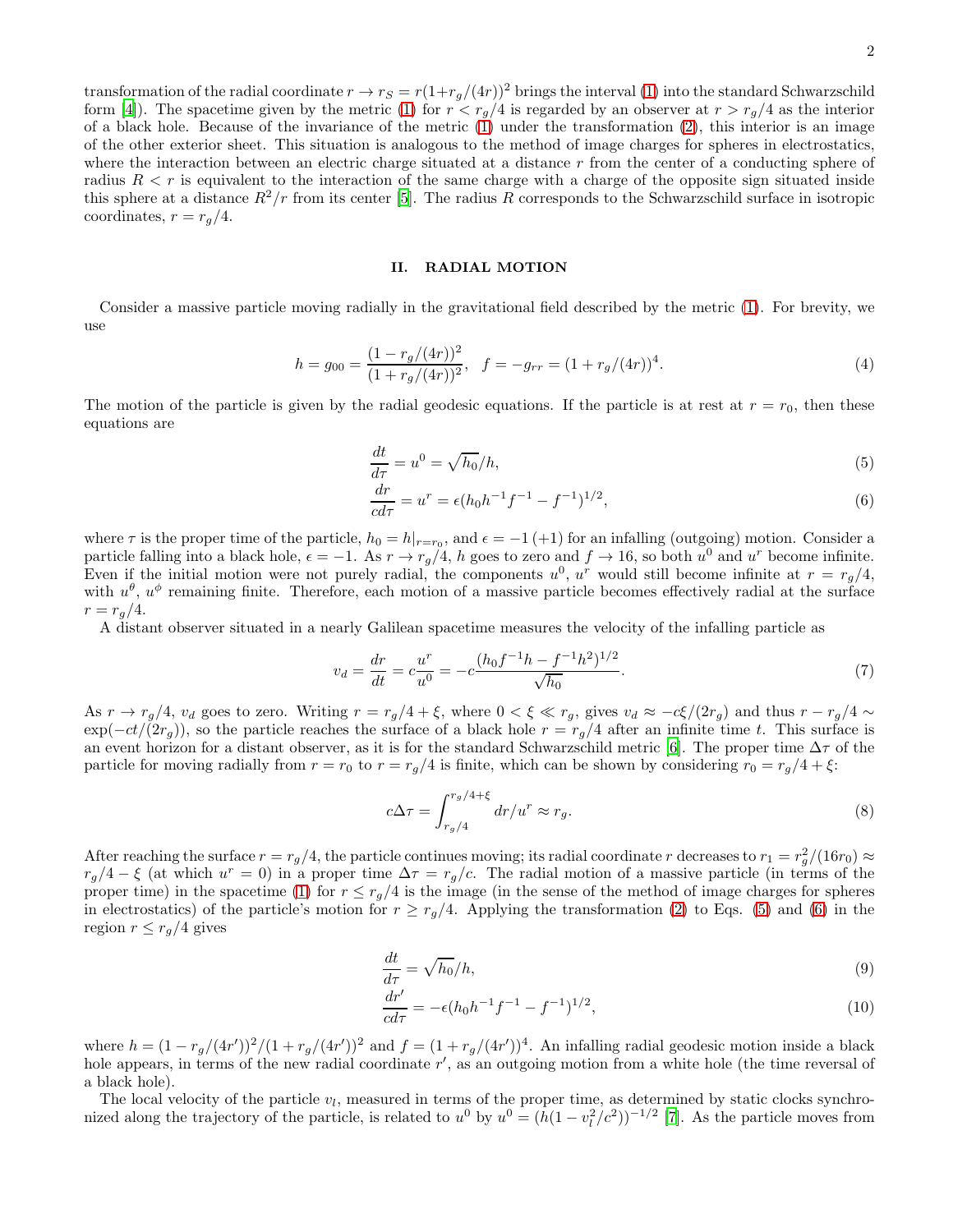the interior of a Schwarzschild black hole is not static and neither can be clocks synchronized along the trajectory of the particle. Consider radially moving geodesic clocks that are falling into a black hole from the isotropic radius  $r_0$ , and synchronized such that the time of each clock at the instant of release equals the proper time  $\tau_0$  of a clock at rest that remains fixed at  $r_0$ . The time at any event is taken to be equal to the proper time on the radially falling clock that is coincident with this event, following the procedure due to Gautreau and Hoffmann [\[8\]](#page-5-7). Equations [\(5\)](#page-1-0) and [\(6\)](#page-1-0) give

In a Schwarzschild field,  $v_l$  exceeds c inside a black hole, which does not violate Einstein's theory of relativity because

$$
cd\tau = \sqrt{h_0}cdt + \sqrt{f(h_0 - h)/h}dr,\tag{11}
$$

which, using  $\tau_0 = \sqrt{h_0} t_0$ , integrates to

(for  $\epsilon = -1$ )

$$
c\tau = \sqrt{h_0}ct + \int_{r_0}^r \sqrt{f(h_0 - h)/h}dr,\tag{12}
$$

giving the transformation between the coordinates  $(r, t)$  and  $(r, \tau)$ . In terms of  $\tau$ , the metric [\(1\)](#page-0-1) becomes

<span id="page-2-1"></span>
$$
ds^{2} = h(cd\tau - \sqrt{f(h_{0} - h)/h}dr)^{2}/h_{0} - fdr^{2} - fr^{2}d\Omega^{2}.
$$
\n(13)

Radial null geodesics are given by  $ds = 0$  and  $d\Omega = 0$ :

$$
\frac{cd\tau}{dr} = \sqrt{fh_0/h}(\sqrt{1-h/h_0} \pm 1). \tag{14}
$$

The plus (minus) sign corresponds to an outgoing (infalling) null geodesic. For  $r \to \infty$ , the spacetime is Galilean and  $c d\tau / dr = \pm 1$ . For  $r = r_g/4$ ,  $c d\tau / dr = \infty$  for the outgoing null geodesic and 0 for the infalling one, as shown in Fig. [1.](#page-2-0) For  $r = 0$ ,  $c d\tau/dr = \pm \infty$ ; however, in terms of the new radial coordinate  $r'(2)$  $r'(2)$ , we obtain  $c d\tau/dr' = \pm 1$  (Galilean spacetime). Massive particles can move in both radial directions, except at the unidirectional surface  $r = r_g/4$ , where only infalling geodesics (decreasing  $r$ ) lie inside the light cone.



<span id="page-2-0"></span>FIG. 1: Light cones in the gravitational field represented by the metric [\(13\)](#page-2-1).

The singularity theorem of Penrose guarantees that, whenever matter satisfies reasonable energy conditions, some sort of geodesic incompleteness occurs inside a black hole [\[9\]](#page-5-8). The key component in this theorem is the Raychaudhuri equation [\[10\]](#page-5-9), describing the time evolution of the expansion scalar for a timelike congruence. The expansion scalar  $\theta = u^i_{;i}$  measures the fractional rate at which a small volume of matter changes with respect to time as measured by a comoving observer. The Raychaudhuri equation guarantees that any timelike geodesic inside a Schwarzschild black hole converges in a caustic  $(\theta \to -\infty)$  within a finite proper time. For the infalling radial motion into the Einstein-Rosen bridge [\(1\)](#page-0-1) from infinity  $(h_0 = 1)$ , Eq. [\(6\)](#page-1-0) yields

$$
\theta = \frac{1}{\sqrt{hf^3}r^2} (\sqrt{hf^3}r^2u^r)_{,r} = -\frac{3}{2} \sqrt{\frac{r_g}{r^3}} \frac{\text{sgn}(1 - r_g/(4r))}{(1 + r_g/(4r))^3}.
$$
\n(15)

As the particle moves from infinity to  $r = r_g/4$ ,  $\theta$  decreases from 0 to  $-3/(2r_g)$ . At  $r = r_g/4$ ,  $\theta$  undergoes a discontinuity, jumping to  $3/(2r_q)$ . As the particle moves from  $r = r_q/4$  to  $r = 0$ ,  $\theta$  decreases back to zero. The discontinuity of the expansion scalar at the event horizon of a wormhole prevents  $\theta$  from decreasing to  $-\infty$ , as it occurs inside a Schwarzschild black hole. Therefore this discontinuity guarantees that timelike geodesics in the gravitational field of a wormhole are complete.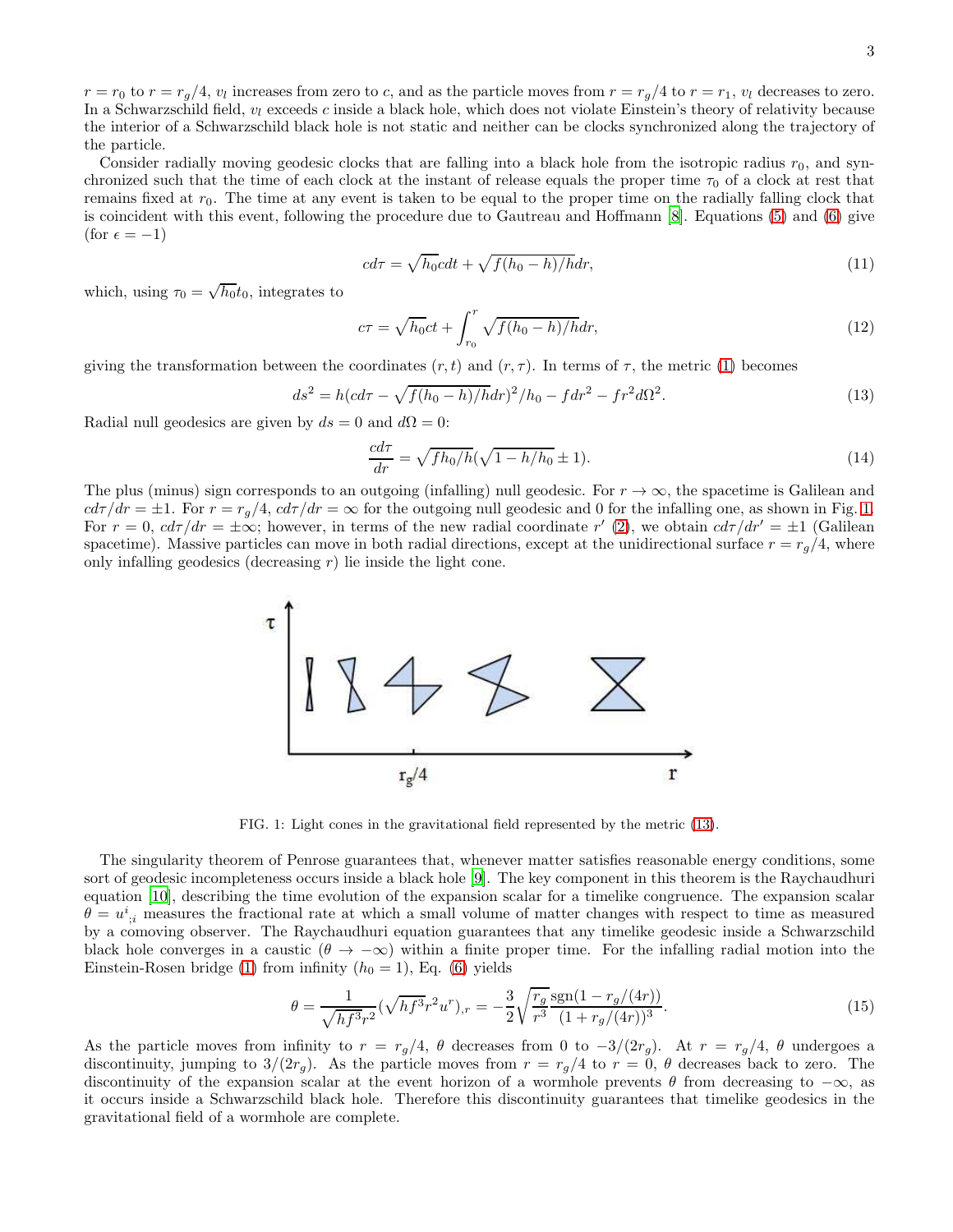### III. KRUSKAL REPRESENTATION

A maximal extension of the Schwarzschild metric [\[11,](#page-5-10) [12\]](#page-5-11) shows that a massive particle cannot travel in the spacetime of a Schwarzschild black hole from Kruskal's right-hand quadrant (exterior region I in Fig. [2\)](#page-4-0) to left-hand quadrant (exterior region III) without violating causality: the Schwarzschild bridge is not traversable [\[3,](#page-5-2) [13](#page-5-12)]. Such a particle either remains in region I or moves to the upper quadrant (interior region II), where it reaches the central singularity and its proper time ends. Equation [\(7\)](#page-1-1) can be solved in the Schwarzschild coordinates, where  $h = 1 - r_g/r_S$  and  $f = (1 - r_g/r_S)^{-1}$ , in the parametric form [\[14\]](#page-5-13):

<span id="page-3-0"></span>
$$
\frac{r_S}{r_{S0}} = \frac{1}{2}(1 + \cos \eta),\tag{16}
$$

$$
\frac{ct}{r_g} = \ln \frac{k + \tan(\eta/2)}{k - \tan(\eta/2)} + k \left( \eta + \frac{r_{S0}}{2r_g} (\eta + \sin \eta) \right),\tag{17}
$$

where  $r_{S0} = r_0(1 + r_g/(4r_0))^2$ ,  $k = (r_{S0}/r_g - 1)^{1/2}$ , and the parameter  $\eta$  goes from 0 (the particle is at rest at  $t = 0$ ) to the value at the event horizon,  $\eta_h = 2 \tan^{-1} k$ . Equations [\(6\)](#page-1-0) and [\(16\)](#page-3-0) give the proper time  $\tau$  as a monotonously increasing function of  $\eta$ :

$$
\tau = \frac{1}{2c} \sqrt{\frac{r_{SO}^3}{r_g}} (\eta + \sin \eta). \tag{18}
$$

Transforming from the Schwarzschild coordinates  $(r, t)$  to the Kruskal coordinates  $(U, V)$  (in region I) [\[12](#page-5-11)],

$$
U = (r_S/r_g - 1)^{1/2} e^{rs/(2r_g)} \cosh \frac{ct}{2r_g},\tag{19}
$$

$$
V = (r_S/r_g - 1)^{1/2} e^{r_S/(2r_g)} \sinh \frac{ct}{2r_g},
$$
\n(20)

together with Eq. [\(7\)](#page-1-1), gives the derivative  $dV/dU$ :

$$
\frac{dV}{dU} = \frac{k - \tanh\frac{ct}{2r_g} \cdot (\frac{r_{S0}}{r_S} - 1)^{1/2}}{k \tanh\frac{ct}{2r_g} - (\frac{r_{S0}}{r_S} - 1)^{1/2}}.
$$
\n(21)

In the limit  $\eta \to \eta_h$  we can write  $\eta = \eta_h - \xi$ , where  $0 < \xi \ll 1$ , which gives  $r_S/r_g - 1 \approx k\xi$ ,  $\exp(ct/(2r_g)) \approx$  $2\cos(\eta_h/2)\sqrt{k/\xi}\exp[k(\eta_h + r_{S0}(\eta_h + \sin\eta_h)/(2r_g))/2]$  and  $(r_{S0}/r_S - 1)^{1/2} \approx k - \xi/2$ . We obtain the values of U, V for the particle at the event horizon:

$$
U_h = V_h = \frac{\sqrt{e}k}{\sqrt{1+k^2}} e^{\frac{k}{2} \left( (k^2 + 3)\tan^{-1} k + k \right)},\tag{22}
$$

and the value of the slope  $dV/dU$  at the horizon:

$$
\left. \frac{dV}{dU} \right|_{h} = \zeta = \coth\left[\frac{k}{2}\left((k^2 + 3)\tan^{-1}k + k\right)\right].\tag{23}
$$

After the particle, which started moving from the radius  $r_{S0} > r_g$  at  $t = 0$  (point A in Fig. [2\)](#page-4-0), reaches the event horizon of a Schwarzschild black hole at  $r_S = r_g$ ,  $r = r_g/4$  (point B), it moves toward the central singularity at  $r_S = 0$ (point E) as  $\eta$  (which is an increasing function of the particle's proper time  $\tau$ ) goes to  $\pi$ .

The completeness of the particle's geodesic in the spacetime of the Einstein-Rosen bridge in the Kruskal coordinates can be explained if we note that both coordinate pairs  $(-U, -V)$  and  $(U, V)$  mathematically correspond to the same coordinates r, t. Rindler suggested that both coordinate pairs  $(-U, -V)$  and  $(U, V)$  physically represent the same coordinates r, t, i.e. region III is identical with region I, and (interior) region IV is identical with region II; the Kruskal spacetime is elliptic [\[15\]](#page-6-0). In order to represent the Einstein-Rosen bridge in the Kruskal coordinates, we need to impose Rindler's elliptic identification of event antipodes *only* on the line  $V = U$ , i.e. only the two antipodal future event horizons are identical. After the particle reaches the event horizon of an Einstein-Rosen black hole at point B, it moves from point  $C$ , which is *identical* with point  $B$ , to point  $D$ , which is related to point  $A$  via the transformation [\(2\)](#page-0-2) of the isotropic radial coordinate r. As the particle moves from point C to D, the proper time  $\tau$  increases, while the coordinate time t decreases (runs in the reverse direction with respect to observers in region I). This reversion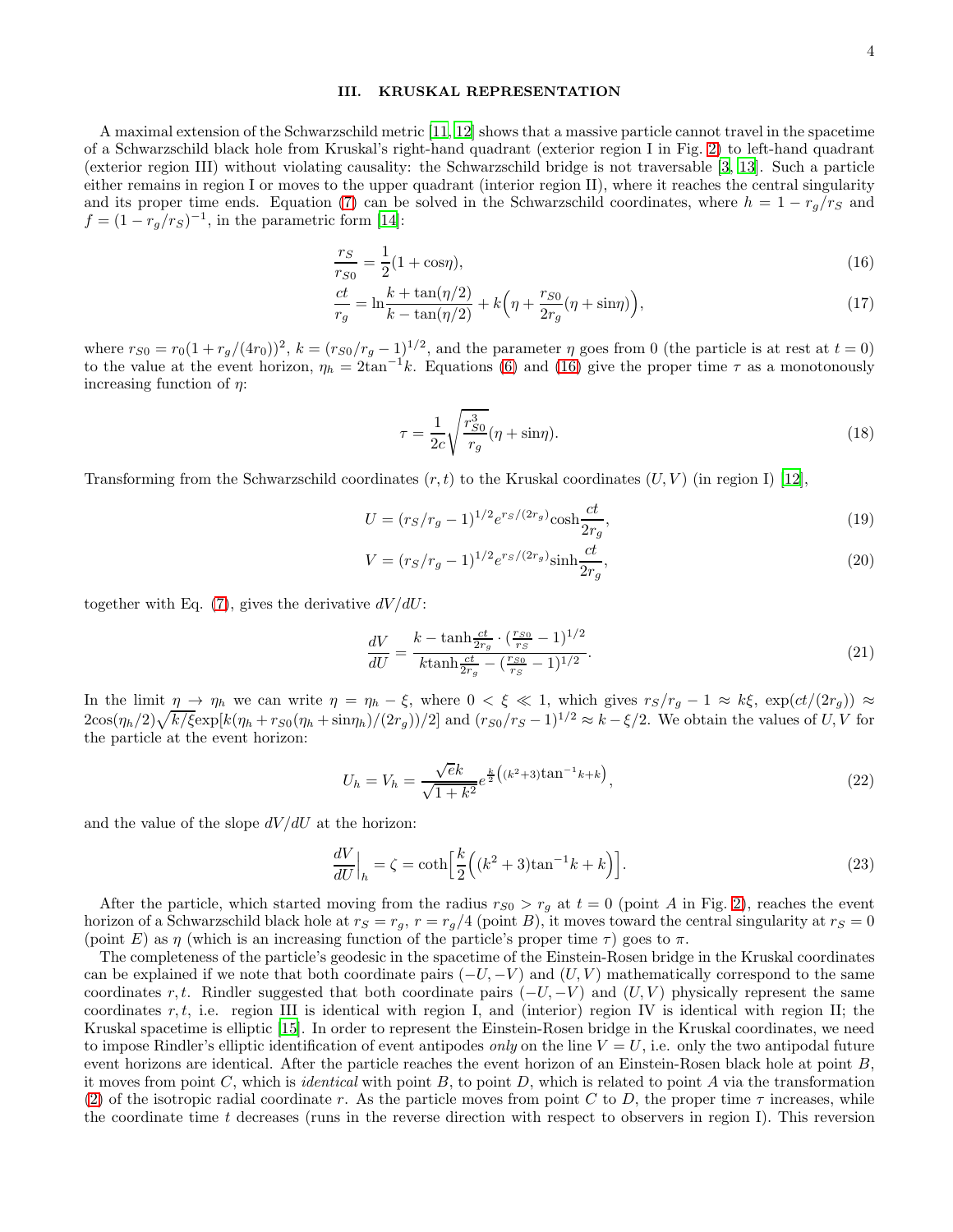

<span id="page-4-0"></span>FIG. 2: Infalling radial geodesic motion of a massive particle into a Schwarzschild black hole (ABE) and an Einstein-Rosen black hole  $(ABCD)$  in the Kruskal coordinates. For the Einstein-Rosen black hole, the events on the segment  $OF$  are identified with the events on the segment  $OG$ , e.g., points B and C represent the same spacetime event.

does not cause any problems, because it occurs after  $t \to \infty$ , so observers in region I never see it. At infinity of region III, the proper time  $\tau$  of the particle coincides with  $-t$ , so  $-t$  has the meaning of the physical coordinate time of a white hole (region III).

The dependence of r on  $\eta$  in the radial geodesic motion of a massive particle into an Einstein-Rosen black hole is given by

$$
r\left(1+\frac{r_g}{4r}\right)^2 = \frac{1}{2}(1+\cos\eta)r_0\left(1+\frac{r_g}{4r_0}\right)^2.
$$
 (24)

The segment AB corresponds to the motion from  $r = r_0$   $(\tau = 0, dV/dU = \infty)$  to  $r = r_g/4$   $(\tau = \tau_h = \sqrt{r_{S0}^3/r_g}(\eta_h + \tau_h = \sqrt{r_{S0}^3/r_g})$  $\sin(\eta_h)/((2c), dV/dU = \zeta)$ , and the segment CD corresponds to the motion from  $r = r_g/4$  ( $\tau = \tau_h$ ,  $dV/dU = \zeta$ ; the slope  $dV/dU$  is continuous at the horizon as we go from point B to C) to  $r = r_1 = r_g^2/(16r_0)$  ( $\tau = 2\tau_h$ ,  $dV/dU = \infty$ ). Therefore crossing the Einstein-Rosen bridge is possible if we regard Rindler's elliptic identification of the two antipodal future event horizons as physical. The particle enters region III (with no possibility of coming back to region I), which has no curvature singularities and is mathematically equivalent to the asymptotically flat exterior of a white hole [\[16\]](#page-6-1). The particle's proper time does not end in this region, but extends to infinity.

#### IV. DISCUSSION

The difference in the character of the radial motion inside the event horizon between an Einstein-Rosen black hole and a Schwarzschild black hole indicates that the two black hole solutions are physically different with regard to the nature of the interior sheet and equivalent with regard to the nature of the static exterior sheet (region I). For an Einstein-Rosen black hole with Rindler's elliptic identification of the two antipodal future event horizons the interior (from the point of view of a distant observer; it really is the exterior region III) is static, while for a Schwarzschild black hole the interior (region II) is nonstatic. Rindler's identification also guarantees that the Einstein-Rosen bridge is a stable solution to the gravitational field equations; without this identification the bridge would be unstable [\[3\]](#page-5-2). Another difference between a Schwarzschild black hole and an Einstein-Rosen black hole comes from the integral of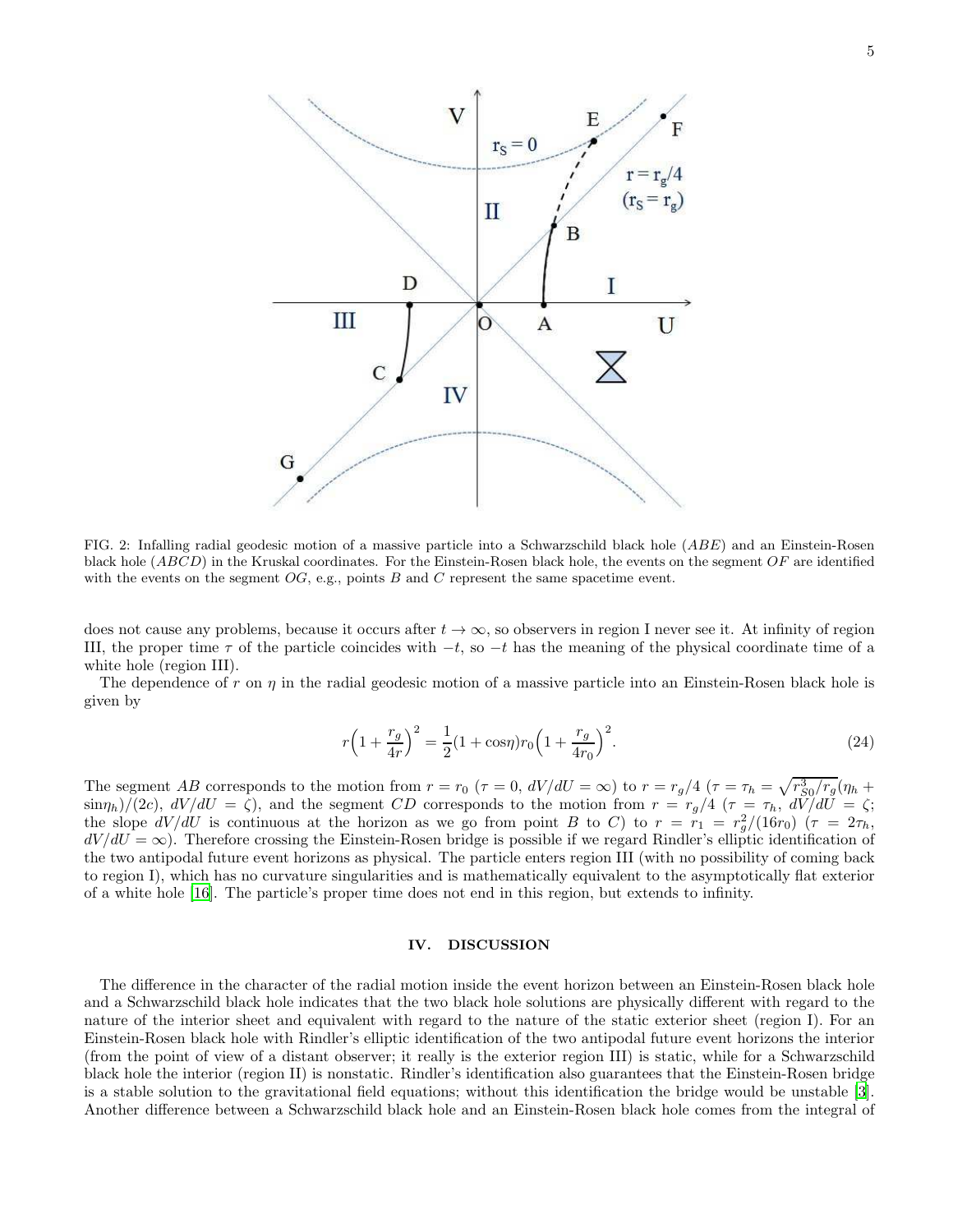the time-time component of the gravitational energy-momentum pseudotensor (either Einstein or Landau-Lifshitz) over the interior hypersurface, i.e. the total energy of the system [\[7,](#page-5-6) [17](#page-6-2)]. This energy equals the sensible physical value  $r_g c^4/2G = Mc^2$  for an Einstein-Rosen black hole, but diverges for a Schwarzschild black hole. Although the construction of the Einstein-Rosen bridge in the Kruskal coordinates through Rindler's elliptic identification of the two antipodal future event horizons may seem artificial, the necessity for Rindler's identification to avoid the particle's motion to the central singularity may be related to a singular behavior of the Kruskal metric in the Minkowski limit  $r_q \rightarrow 0$ . However, the Kruskal coordinates are advantageous in describing the Einstein-Rosen bridge because the surface  $r = r_g/4$  is regular (det  $g_{\mu\nu} < 0$ ) in these coordinates.

The Schwarzschild black hole solution, singular at the center, does not exist in isotropic coordinates, while the Einstein-Rosen bridge (wormhole) geometry, regular everywhere, can be built in the Schwarzschild coordinates by gluing together two Schwarzschild exterior sheets at their common event horizon [\[18\]](#page-6-3). While the Schwarzschild metric is the spherically symmetric solution to the Einstein field equations in vacuum if we solve these equations using the Schwarzschild coordinates, the Einstein-Rosen bridge is the spherically symmetric solution to the Einstein field equations if we solve these equations using isotropic coordinates for a source which is vacuum everywhere except at the surface  $r = r_g/4$ . It has been shown that the Einstein-Rosen bridge metric [\(1\)](#page-0-1) is not a solution of the vacuum Einstein equations but it requires the presence of a nonzero energy-momentum tensor source  $T_{\mu\nu}$  that is divergent and violates the energy conditions at the throat of the wormhole [\[18](#page-6-3), [19\]](#page-6-4). This metric satisfies the Levi-Civita identity,  $R_0^0 = \frac{1}{\sqrt{g_{00}}} \nabla^2(\sqrt{\overline{g_{00}}})$ , where  $\nabla^2$  is the Laplace-Beltrami operator [\[19,](#page-6-4) [20\]](#page-6-5). This identity gives for [\(1\)](#page-0-1):

$$
R_0^0 = \frac{8\pi G}{c^4} \left( T_0^0 - \frac{1}{2} T \right) = \frac{\delta(r - r_g/4)}{8|r - r_g/4|} = \frac{\delta\left( (r - r_g/4)^2 \right)}{4}.
$$
\n(25)

The curvature scalar at the throat of such a wormhole acquires a similar delta-function contribution. It has been shown in [\[19\]](#page-6-4) that the delta-function matter source in the Einstein-Rosen bridge at  $r = r_q/4$  is a lightlike brane self-consistently interacting with gravity.

Both black hole solutions are mathematically legitimate, and only experiment or observation can reveal the nature of the infalling radial motion of a particle into a physical black hole. Since the two solutions are indistinguishable for distant observers, which can see only the exterior sheet, the nature of the interior of a physical black hole cannot be satisfactorily determined, unless an observer enters or resides in the interior region. This condition would be satisfied if our Universe were the interior of a black hole existing in a bigger universe [\[21\]](#page-6-6). Because Einstein's general theory of relativity does not choose a time orientation, if a black hole can form from the gravitational collapse of matter through an event horizon in the future then the reverse process also possible. Such a process would describe an exploding white hole: matter emerging from an event horizon in the past, like the expanding Universe. Scenarios in which the Universe was born from the interior of an Einstein-Rosen black hole may avoid many of the problems of the standard Big-Bang cosmology and the black hole information-loss problem [\[22](#page-6-7)]. These scenarios, involving gravitational collapse of a sphere of dust in isotropic coordinates, and generalization of the results of the present Letter to Schwarzschild-de Sitter and Kerr black holes will be the subjects of further study.

- <span id="page-5-1"></span>[2] L. Flamm, Physik Z. 17, 448 (1916); A. Einstein and N. Rosen, Phys. Rev. 48, 73 (1935).
- <span id="page-5-2"></span>[3] R. W. Fuller and J. A. Wheeler, Phys. Rev. 128, 919 (1962).
- <span id="page-5-3"></span>[4] K. Schwarzschild, Sitzungsber. Preuss. Akad. Wiss. (Berlin), p. 189 (1916).
- <span id="page-5-4"></span>[5] L. D. Landau and E. M. Lifshitz, Electrodynamics of Continuous Media (Pergamon, Oxford, 1984).
- <span id="page-5-5"></span>[6] A. S. Eddington, Nature 113, 192 (1924); G. Lemaître, Ann. Soc. Sci. A (Bruxelles) 53, 51 (1933); D. Finkelstein, Phys. Rev. 110, 965 (1958).
- <span id="page-5-6"></span>L. D. Landau and E. M. Lifshitz, *The Classical Theory of Fields* (Pergamon, Oxford, 1975).
- <span id="page-5-7"></span>[8] R. Gautreau and B. Hoffmann, Phys. Rev. D 17, 2552 (1978).
- <span id="page-5-8"></span>[9] R. M. Wald, General Relativity (Univ. Of Chicago Press, Chicago, 1984).
- <span id="page-5-9"></span>[10] A. Raychaudhuri, Phys. Rev. **98**, 1123 (1955).
- <span id="page-5-10"></span>[11] J. L. Synge, Proc. R. Irish Acad. A 53, 83 (1950).
- <span id="page-5-11"></span>[12] M. D. Kruskal, Phys. Rev. 119, 1743 (1960); G. Szekeres, Publ. Math. (Debrecen) 7, 285 (1960).
- <span id="page-5-12"></span>[13] R. Balbinot, Lett. Nuovo Cim. 43, 76 (1985); M. S. Morris and K. S. Thorne, Am. J. Phys. 56, 395 (1988); M. Visser, Phys. Rev. D 39, 3182 (1989).
- <span id="page-5-13"></span>[14] C. W. Misner, K. S. Thorne, and J. A. Wheeler, Gravitation (Freeman, San Francisco, 1973); S. L. Shapiro and S. A. Teukolsky, Black Holes, White Dwarfs and Neutron Stars: The Physics of Compact Objects (Wiley, New York, 1983); S. Chandrasekhar, The Mathematical Theory of Black Holes (Clarendon, Oxford, 1983).

<span id="page-5-0"></span><sup>[1]</sup> H. Weyl, Ann. Phys. (Leipzig) 54, 117 (1917); A. S. Eddington, Mathematical Theory of Relativity (Cambridge Univ. Press, New York, 1923).